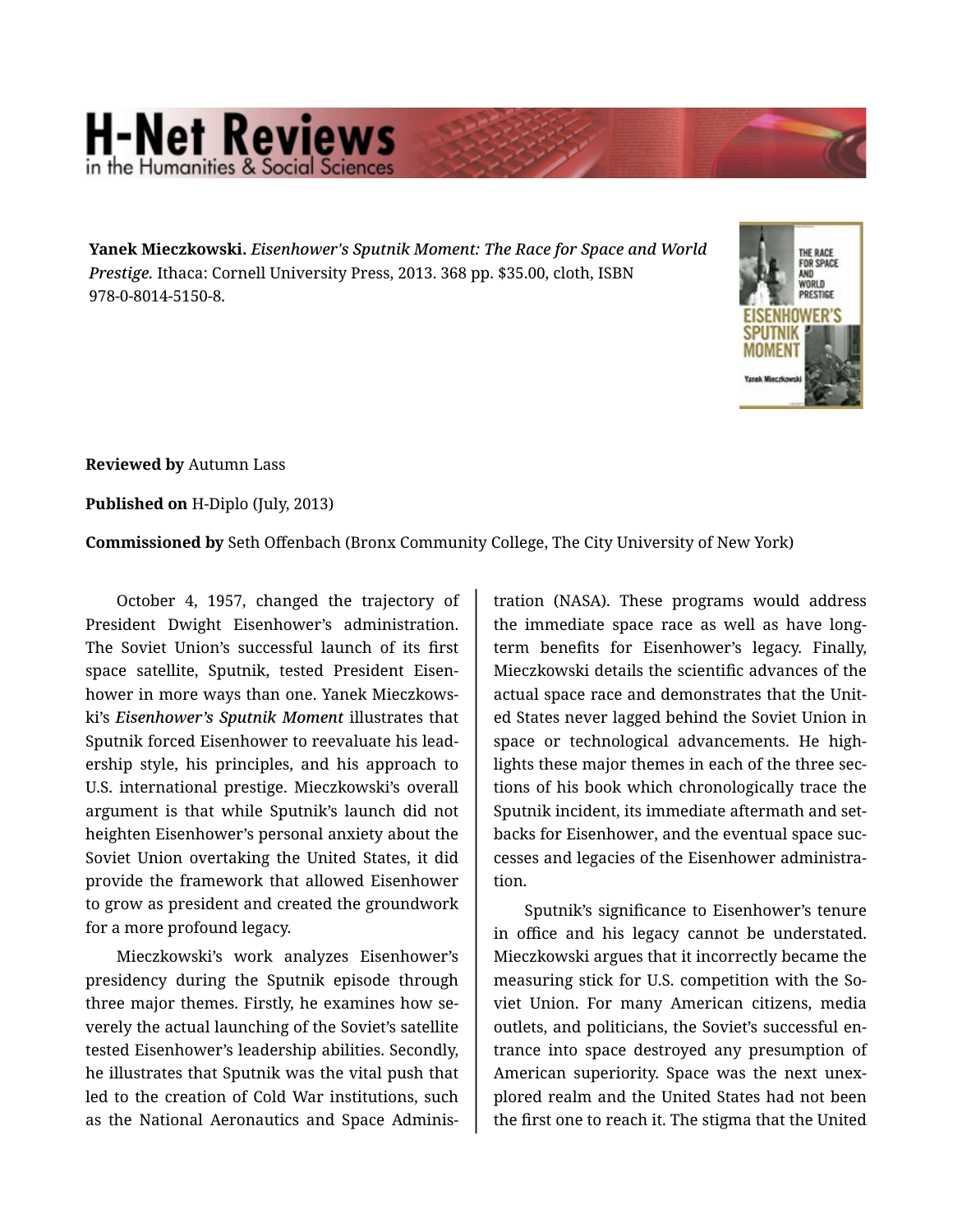States now trailed the Soviet Union became the image Eisenhower had to constantly work to over‐ come. While Sputnik itself did not represent an actual defeat for the American space program, its immediate impact severely tested Eisenhower's leadership.

Mieczkowski describes Eisenhower as being a very principled man. His reaction and leadership after the Sputnik launching were both informed and limited by his core set of principles. Mieczkowski claims that Eisenhower had extreme self-control; he was a big proponent of a balanced budget; he valued national security above all oth‐ er priorities; he resisted calls to increase frivolous military spending; and he believed in secrecy when handling national defense. While these characteristics would at times aid Eisenhower's approach to space, they limited his early manage‐ ment of Sputnik.

Eisenhower's lack of concern over Sputnik is seen in his immediate approach to the incident. He did not believe that the launching was of great significance to American international prestige and hoped that the American people and media would see Sputnik for what he believed it was--a gimmick. He wanted the American people to re‐ sist jumping to conclusions about Sputnik and its implications for the U.S. space program. Since Eisenhower viewed the launch this way, he did not work hard in the days immediately following to ease concerns about Sputnik or to counter mounting Soviet propaganda.

Eisenhower also struggled early because he knew that the United States was not behind in space technology. He knew that the truth about space and missile technology was the exact oppo‐ site. He had already put in motion the develop‐ ment of systems like the Intercontinental Ballistic Missile as well as started the United States' own satellite project, Project Vanguard. President Eisenhower valued the development of space satellites for their future contributions to national security reconnaissance. Yet he valued secrecy

when it came to security issues. Therefore, he did not reveal these early programs and successes to the American people or the world, which in turn fed further into the Soviet Union's propaganda message that the United States was losing the space race. Consequently, Eisenhower's leader‐ ship image in the initial weeks after Sputnik suf‐ fered.

According to Mieczkowski, Eisenhower soon realized that Sputnik I and II affected the morale of the American people, and he began attempts to restore confidence on the government's ability to compete with the Soviet Union. Eisenhower, along with his new speech writer Arthur Larson, conceived a series of television speeches meant to en‐ sure the public that Sputnik did not represent a defeat for the United States and to quell calls for increased government spending. Instead, he en‐ couraged Americans to be proud of their econom‐ ic strength and peaceful lives. However, these TV spots were met with mixed reviews and mounting political pressure. Mieczkowski argues that politi‐ cal pressures ranging from the Gaither Report to public speeches by Senate Majority Leader Lyn‐ don Johnson forced President Eisenhower to ac‐ cept some increase in military spending for space developments.

Eisenhower's excitement for scientific and technological advancement was often muted by his concerns over increased military spending. Mieczkowski argues that Eisenhower "stressed that the United States could not beat the Soviet Union at everything--nor should it try" (p. 189). He was far more interested in securing international prestige through economic growth and infrastruc‐ ture improvements. Eisenhower did not believe that winning the space race would prove anything internationally. However, he begrudgingly accept‐ ed that the world was judging U.S. prestige ac‐ cording to American successes in the space race.

Even after Eisenhower's reluctant attitude change toward space spending, his administration still struggled showing American achievements.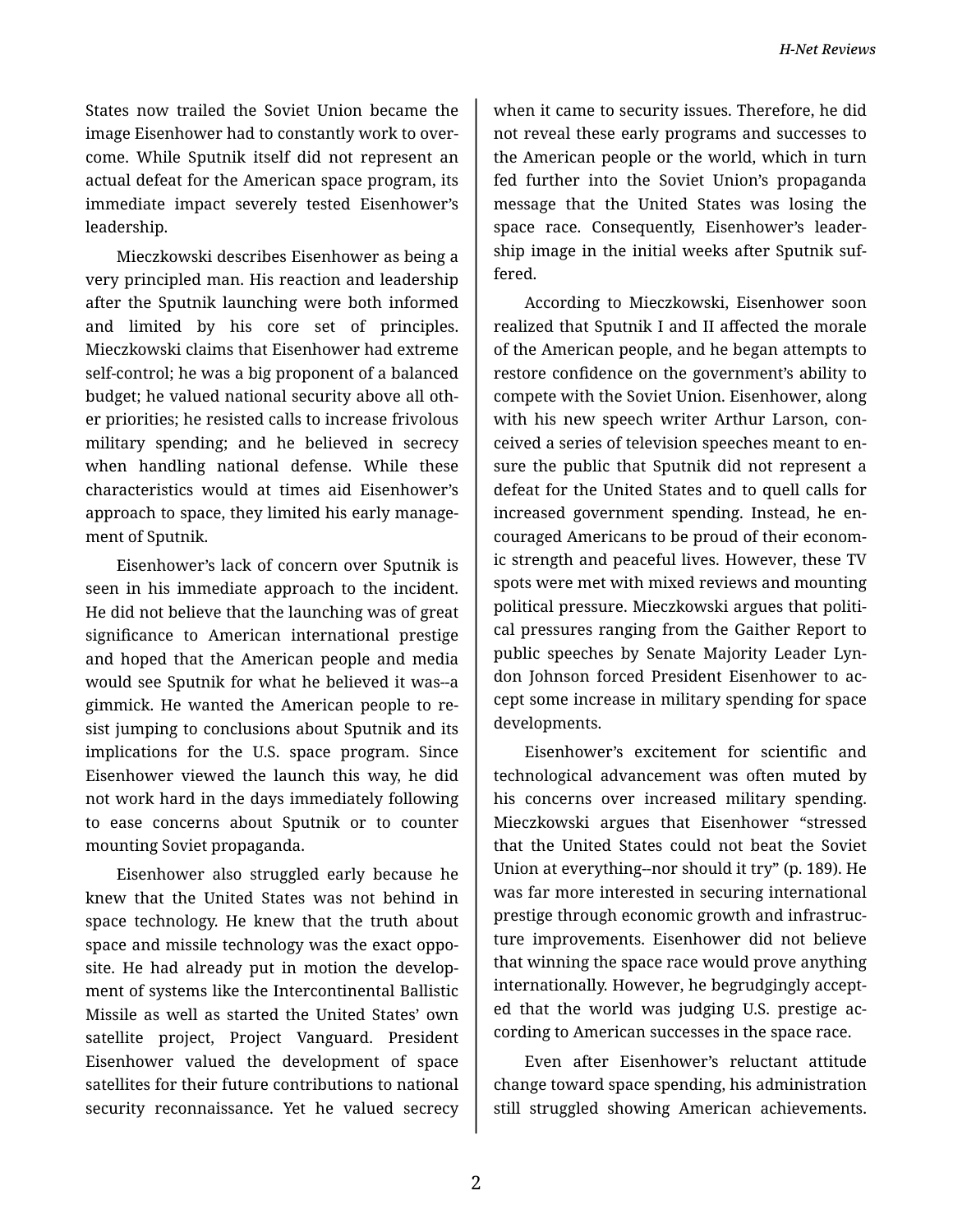Following his stroke in 1957, Eisenhower's admin‐ istration suffered several setbacks. His health pre‐ vented him from continuing his TV space speech‐ es; mounting pressure forced the early and unsuc‐ cessful launch of the Vanguard satellite; and the start of another recession put American interna‐ tional prestige at an all-time low. Knowing he needed immediate success, Eisenhower supported and funded the U.S. Army space satellite Jupiter series, which eventually launched Explorer I, the first U.S. space satellite, in January of 1958. Mieczkowski claims that the successful Jupiter se‐ ries shows that Eisenhower's fears of combining military and civilian projects were at times "un‐ founded" (p. 129). He argues that if Eisenhower had been willing to control his own fears of the military industrial complex, the United States would have seen satellite success well before 1958. Nevertheless, Explorer I was truly a scientif‐ ic accomplishment unlike Sputnik, which did not contribute anything to the international scientific community. Mieczkowski maintains that it was the kick start the United States needed. After Ex‐ plorer I the United States saw unparalleled suc‐ cess in space.

Regardless of Eisenhower's space successes in 1958 and 1959, his political rivals, like Johnson and John F. Kennedy, used space as one of their primary sources of criticism of Eisenhower's ad‐ ministration. Mieczkowski states that the Demo‐ cratic Party needed a "winning issue" and space provided them a platform to criticize Eisenhow‐ er's Cold War leadership (p. 138). Even after at‐ tempting to include Senator Johnson in American satellite and missile achievements, Johnson and later Kennedy, both presidential hopefuls, used the space race as a way to paint the Eisenhower administration as weak and uninterested. There‐ fore, Sputnik became the rallying cry for the Democratic Party entering the 1960 presidential election. Hurt by not only the appearance of indif‐ ference but also the U-2 plane fiasco, Eisenhow‐ er's vice president and Republican Party nominee Richard Nixon had little hope of winning the

space race at home. Even after all of the struggles and the realizations about the Sputnik moment, Eisenhower still did not completely understand the role space played in the creation and promo‐ tion of American international prestige until Nixon lost the election in 1960.

Eisenhower battled the "Sputnik Syndrome" with the American people, media, and politicians for the rest of his presidency (p. 179). Neverthe‐ less, he was able to use the Sputnik moment to build a long-lasting legacy. Eisenhower's ability to show drastic improvement and interest in space development saved his image and legacy. Eisen‐ hower's achievements post-Sputnik are outstand‐ ing. One of his most radical and successful deci‐ sions was to push through Congress the National Defense Education Act of 1958 which created loans, grants, and fellowships for those receiving an education in math, science, and foreign lan‐ guages. His education bill illustrates that he was willing to get past his spending reservations to win the prestige battle. It also created a long-last‐ ing education legacy for Eisenhower.

His other major achievements were the cre‐ ation of NASA and the solidification of U.S. space and rocket technology. Mieczkowski argues that NASA illustrates how Eisenhower melded his own principles into the new space-oriented world. It reflects Eisenhower's belief in separating civilian and military entities. NASA also provided the per‐ fect foil to the Soviet space programs. While the Soviets worked in secret, NASA was what Mieck‐ owski calls an "open program"--one open to shar‐ ing its findings with the world (p. 281). Likewise, Eisenhower's emphasis on national security and reconnaissance allowed American satellite and missile programs to completely overtake the Sovi‐ et Union's. By 1960 the United States' satellites outnumbered Soviet satellites thirty-one to nine. While the president did not like to boast about his various space accomplishments, he "guided one of the most energetic, fast-moving scientific pro‐ grams in history" (p. 285). Eisenhower's adminis‐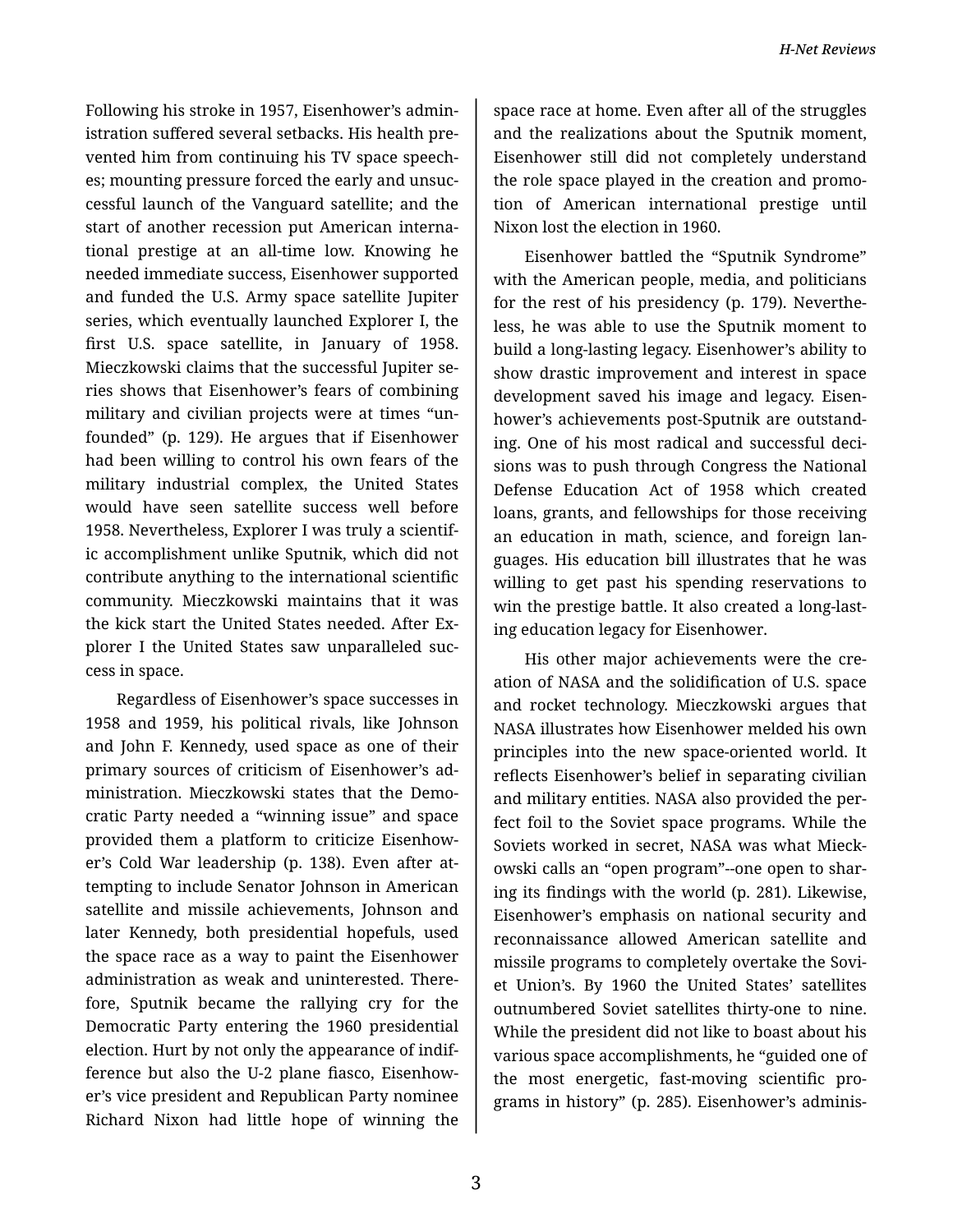tration propelled U.S. international space technol‐ ogy throughout the rest of the Cold War.

Finally, Mieczkowski contends that Eisenhow‐ er's leadership is seen best in his ability to bal‐ ance calls from increased military spending and his actual spending for space programs. Fighting off pressures to create what Mieczkowski calls the "space-industrial complex" is one of Eisenhower's most impressive achievements (p. 286). Mieczkowski argues that Eisenhower instead wanted to leave a legacy of meaningful economic investments rather than a bulging space and de‐ fensive budget. In the end, he was most interested in ensuring American international prestige through economic strength--not military "stunt" spending (p. 192). According to Mieczkowski, Eisenhower's emphasis on limiting government spending makes his space achievements even more impressive. Eisenhower, the author notes, was able to skillfully and successfully build a strong space program all the while staying true to his principles.

While some connect Sputnik with the start of waning American international prestige, Mieczkowski sees it has a triumph for Eisenhow‐ er. He argues that the United States had already reached its prestige pinnacle. Therefore, he con‐ cludes that Eisenhower's character and principles actually helped to slow down prestige decline. The president instead provided the bulwark of scientific successes that ensured American space superiority throughout the Cold War.

Overall, Mieczkowski's *Eisenhower's Sputnik Moment* is a well-researched thought-provoking work. It successfully pushes the historical time‐ frame of the space race back into the Eisenhower years. He skillfully shows that while the launch initially posed serious problems for Eisenhower, Sputnik represents a shining moment for the president. Utilizing a wealth of sources ranging from archival records, personal interviews, and periodical series, Mieczkowski gives his reader an in-depth study of the evolution of Eisenhower's

space programs. Continuing in the historiographi‐ cal trend of reevaluating Eisenhower's presidency and his role as president, he illustrates that Eisen‐ hower took an active role in handling the Sputnik moment. He clearly demonstrates that not only did the president adapt to the new space element in the "prestige race" but he also established longterm programs that thrust U.S. space and science institutions into the future (p. 6). Mieczkowski de‐ picts Eisenhower as a man of steadfast principles, using his core values to guide him in making deci‐ sive changes that led the United States through the beginnings of the space race.